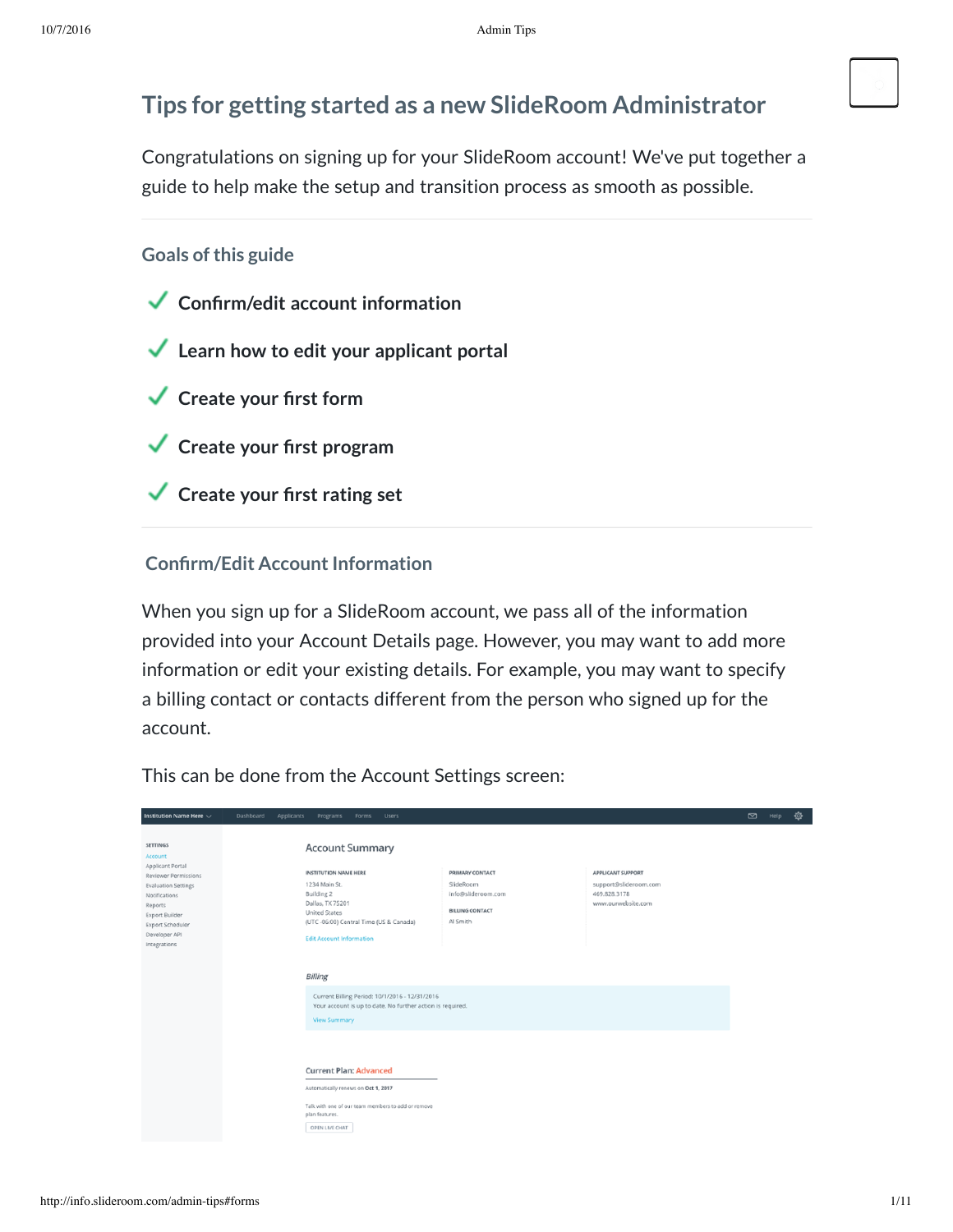To access this screen, click the gear icon in the top-right corner, then click Account Settings.

When you click the "Edit Account Information" link, you will be able to edit contact names, email address, mailing address, and even your organization name.

| Dashboard Applicants Programs Forms Users                                                                                                                                                   |                                                                                     | <b>Account Information</b>                                      |                                                                                                                                                                                                    | SAVE                                         |  |  |
|---------------------------------------------------------------------------------------------------------------------------------------------------------------------------------------------|-------------------------------------------------------------------------------------|-----------------------------------------------------------------|----------------------------------------------------------------------------------------------------------------------------------------------------------------------------------------------------|----------------------------------------------|--|--|
| <b>Account Summary</b>                                                                                                                                                                      |                                                                                     | Primary Contact                                                 |                                                                                                                                                                                                    |                                              |  |  |
| <b>INSTITUTION NAME HERE</b><br>1234 Main St.<br><b>Building 2</b><br>Dallas, TX 75201<br><b>United States</b><br>(UTC-06:00) Central Time (US & Canada)<br><b>Edit Account Information</b> | <b>PRIMARY CONTAC</b><br>SlideRoom<br>info@slideroom<br>BILLING CONTACT<br>Al Smith |                                                                 | Name*<br>Email Address*<br>SlideRoom<br>info@slideroom.com<br>This is the person SlideRoom will contact about important issues. This email will not be displayed to<br>applicants.<br>Organization |                                              |  |  |
| <b>Billing</b>                                                                                                                                                                              |                                                                                     | Organization Name*<br>Institution Name Here                     |                                                                                                                                                                                                    |                                              |  |  |
| Current Billing Period: 10/1/2016 - 12/31/2016<br>Your account is up to date. No further action is required.<br><b>View Summary</b>                                                         |                                                                                     | Street Address*<br>1234 Main St.                                |                                                                                                                                                                                                    | 21/100 characters<br>Suite/apt<br>Building 2 |  |  |
|                                                                                                                                                                                             |                                                                                     | Country<br><b>United States</b>                                 |                                                                                                                                                                                                    |                                              |  |  |
| <b>Current Plan: Advanced</b><br>Automatically renews on Oct 1, 2017                                                                                                                        |                                                                                     | City*<br>Dallas                                                 | State<br>Texas<br>٠                                                                                                                                                                                | Zip Code*<br>75201                           |  |  |
| Talk with one of our team members to add or remove<br>plan features.<br><b>OPEN LIVE CHAT</b>                                                                                               |                                                                                     | Time zone<br>(UTC -06:00) Central Time (US & Canada)            |                                                                                                                                                                                                    |                                              |  |  |
| <b>Basic</b><br>Up to 5 programs (at the same time)                                                                                                                                         | Standard<br>All Basic feature                                                       | <b>Billing Contacts</b><br>J Hunter jhunter@learningmachine.com |                                                                                                                                                                                                    |                                              |  |  |
|                                                                                                                                                                                             | <b>Infimited Pro</b>                                                                | add billing contact                                             |                                                                                                                                                                                                    |                                              |  |  |

You can change this information any time you like and as often as you like. Once you're comfortable with your account information, it's a good idea to make sure your applicant portal looks the way you would like and presents your applicants with the information you would like to present.

# **Learn How to Edit Your Applicant Portal**

With every new account, we try to get your applicant portal set up so that you don't have to make many changes. This includes uploading a logo for you and providing some welcome text (usually from the About page on your website). But there will likely be times you want to edit your applicant portal. This is how to do it:

Click the gear icon in the top-right corner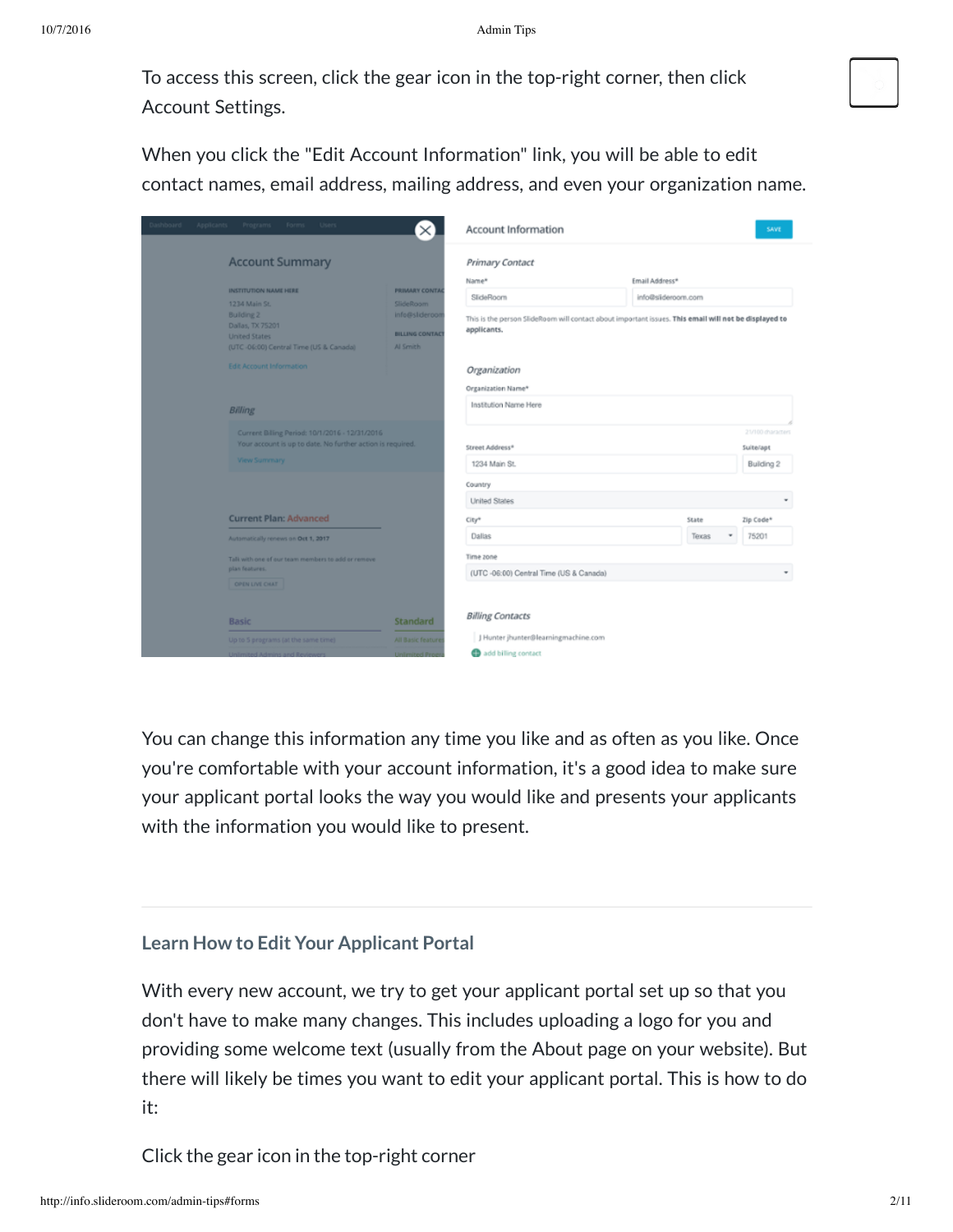◎

# Click Account Settings On the left, click Applicant Portal

| Institution Name Here ~                                                                                                                        | Dashbsard<br>Applicants<br>Programs<br>Forms<br>Users                                                                                                                                                                                                                                                                                                                               | $\circ$<br>Hel |
|------------------------------------------------------------------------------------------------------------------------------------------------|-------------------------------------------------------------------------------------------------------------------------------------------------------------------------------------------------------------------------------------------------------------------------------------------------------------------------------------------------------------------------------------|----------------|
| <b>SETTINGS</b><br><b>Account</b><br><b>Applicant Portal</b><br>Reviewer Permissions<br><b>Evaluation Settings</b><br>Notifications<br>Reports | Applicant Portal https://demo.slidereom.com/<br>Style your applicant portal by adding a logo, selecting colors, and authoring welcome text.<br>InstitutionLogo                                                                                                                                                                                                                      |                |
| <b>Export Builder</b><br>Export Scheduler<br>Developer API<br>Integrations                                                                     | Apply Here.                                                                                                                                                                                                                                                                                                                                                                         |                |
|                                                                                                                                                | Welcome to our online portal for applicants to submit their materials. This is a demo so<br>institutions can evaluate how the submission process could work for applicants. Since this<br>portal is entirely web-based, there is nothing to download or install. And these portals are<br>individually branded with the institution's name, logo and colors. To get to this portal, |                |

This page has a built-in visual editor—no HTML/CSS required—so you can make changes to the text on the page and format that text as needed. You can also add or replace your logo and change the color of your header just by hovering over the header.



When you save your changes, everything is updated on your applicant portal immediately, so you know your applicants will instantly see exactly what you want them to see.

With your account and your applicant portal now in order, it's time to start creating your application forms.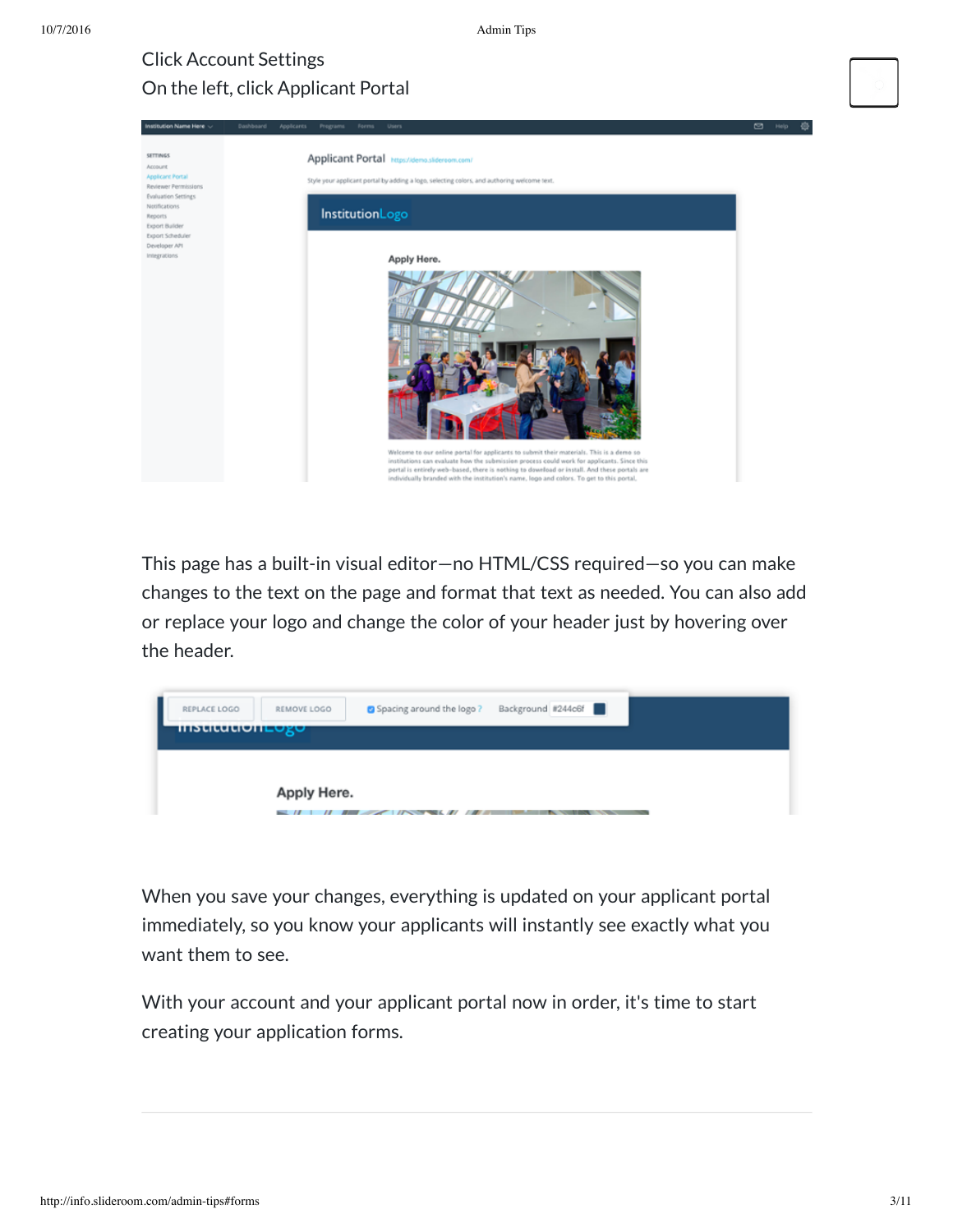### **Create Your First Form**

SlideRoom offers a drag-and-drop form builder that allows you to easily create questions and collect the exact responses you'd like to collect. Forms are separate from the creation of your submission program because a form can be used across multiple programs. We don't want you to have to duplicate work if you don't have to.

To access your forms, click the **Forms** tab at the top of your dashboard.

| Institution Name Here ~       | Dashboard             | Applicants Programs Forms Users |  |            |            |            | $\Box$       | Help | 确 |
|-------------------------------|-----------------------|---------------------------------|--|------------|------------|------------|--------------|------|---|
| CURRENT FORMS                 | APPLICATION FORMS (7) | REFERENCE FORMS (1)             |  |            |            | + NEW FORM | Search forms |      |   |
| C Name                        |                       |                                 |  | Updated    | In Use     |            | Who Can View |      |   |
| Academic Focus                |                       |                                 |  | 03/1/2016  | 1 program  |            | Everyone     |      |   |
| <b>C</b> Department Questions |                       |                                 |  | 10/12/2015 | 1 program  |            | Everyone     |      |   |
| C Entrance Questions          |                       |                                 |  | 08/26/2015 | 6 programs |            | Everyone     |      |   |
| Project Information           |                       |                                 |  | 02/18/2016 | 1 program  |            | Everyone     |      |   |
| Project Profile               |                       |                                 |  | 10/12/2015 | 1 program  |            | Everyone     |      |   |
| Standard Information          |                       |                                 |  | 08/23/2015 | 1 program  |            | Everyone     |      |   |
| O Work Samples                |                       |                                 |  | 06/10/2016 | 5 programs |            | Everyone     |      |   |

You will see a list of previously-created forms; the date of the last time they were updated; the number of programs using that form; and who can view the form. In this screen, you can also switch between viewing application forms (those completed by applicants) and reference forms (those completed by [recommenders\).](https://clientsupport.slideroom.com/customer/portal/articles/2090941-form-types-application-and-reference) We're going to focus on application forms here, but here's an quick primer on the difference between the two types of forms.

To create a new form, click the New Form button in the top-right and choose Application Form.

| Title your new application form                                                       |                  |  |  |  |
|---------------------------------------------------------------------------------------|------------------|--|--|--|
|                                                                                       |                  |  |  |  |
|                                                                                       |                  |  |  |  |
| Additional text to introduce this form or convey any special instructions. (optional) |                  |  |  |  |
|                                                                                       |                  |  |  |  |
|                                                                                       | 0/500 characters |  |  |  |
| CONTINUE >                                                                            |                  |  |  |  |

You'll need to give your form a title here. Keep in mind, the title you provide is what your applicants will see.

You can also provide some help text, instructions, or any kind of additional information in the box below the title. Click Continue when you're ready to start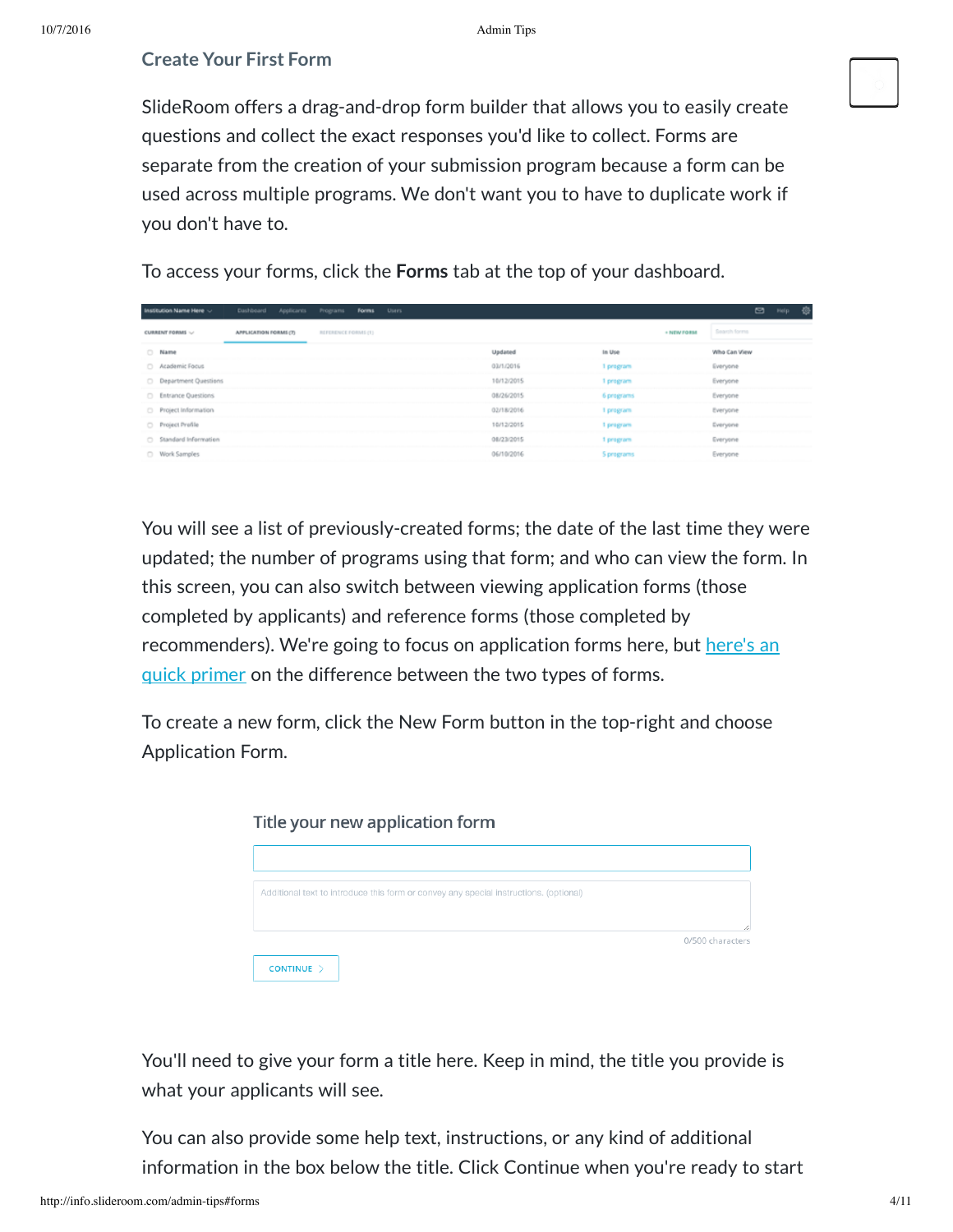building.

The form builder is set up so that your question type options are on the left and the actual questions in your form are on the right. Drag any question type to the right to create a new question in your form.

| $\bigoplus$ Forms                                                                   |                                                                    |       |         |                  |
|-------------------------------------------------------------------------------------|--------------------------------------------------------------------|-------|---------|------------------|
| Click or drag & drop question types<br>to add them to your form.<br><b>STANDARD</b> | <b>Basic Stuff</b><br>Reviewers can view the answers on this form. |       |         |                  |
| $A$ Text<br>Paragraph Text                                                          |                                                                    |       |         |                  |
| Multiple Choice<br>V Drop Down                                                      | 1. Favorite Color<br>Select one                                    |       | ۰       | Export ID: color |
| Checkbaxes                                                                          | ۰<br>$\equiv 2.$ Essay*                                            |       |         |                  |
| ADVANCED<br>$\leftarrow$ File Attachment                                            | Longer description here.                                           |       |         |                  |
| M Email Address<br>Phone Number                                                     |                                                                    |       |         |                  |
| P. Web URL                                                                          | $\equiv$ 3. Education History                                      |       |         |                  |
| 123 Number                                                                          | School                                                             | Class | Credits | Grade            |
| <b>Date</b>                                                                         |                                                                    |       |         |                  |
| all scale                                                                           |                                                                    |       |         |                  |

The Export ID for a question is a unique identifier that allows you to eventually export the applicant responses to that specific form. It's possible that you have many form questions across different forms with the exact same question name. This is where the Export ID comes in. It allows SlideRoom to differentiate between questions that might have the same title.

When you add new questions, your form saves automatically. When you're done, click the Forms back arrow button in the top-left corner of your screen. Now let's build your first program.

# **Build Your First Program**

Program is the SlideRoom term for any application opportunity: admission to an educational program; a call for entry; a contest or award; an employment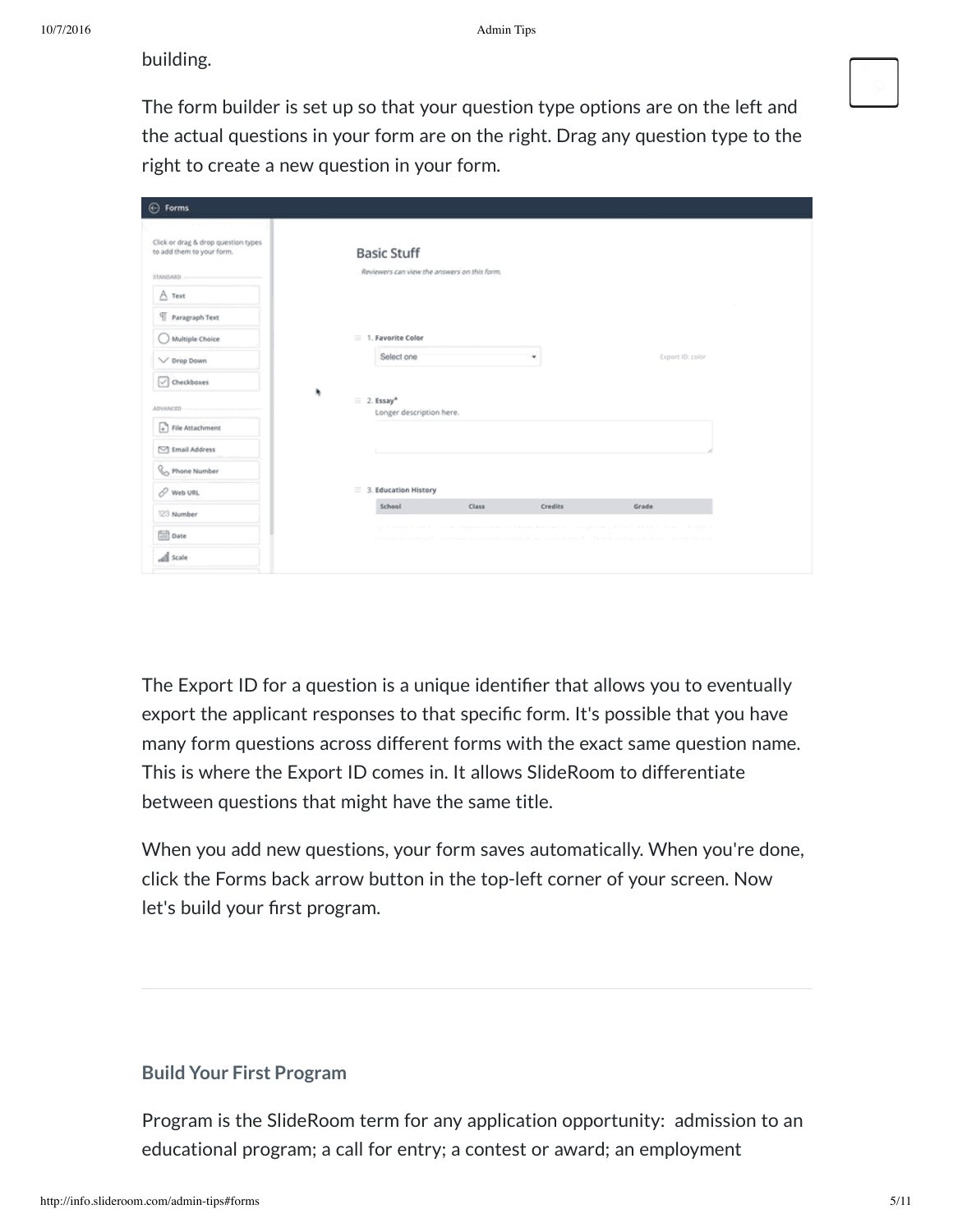opportunity; etc. To access your programs, click the **Programs** tab at the top of your dashboard.

| Institution Name Here ~   |               | Dashboard Applicants Programs Forms Users |          |            |            |                      | ◙<br>€<br>Help. |
|---------------------------|---------------|-------------------------------------------|----------|------------|------------|----------------------|-----------------|
| <b>CURRENT PROGRAMS V</b> | PUBLISHED (4) | D RAFTS (T)                               |          |            |            | <b>- NEW PROGRAM</b> | Search programs |
| C Name                    |               |                                           | Category | Start      | Deadline   | Fee                  | Status          |
| C Fall 2017               |               |                                           |          | 08/1/2015  | 12/31/2016 | \$10                 | Live            |
| Spring 2017               |               |                                           |          | 06/1/2016  | 12/31/2016 | \$10                 | Live            |
| Summer 2016               |               |                                           |          | 09/15/2015 | 01/31/2016 | \$10                 | Closed          |
| Winter 2018               |               |                                           |          | 12/1/2014  | 10/31/2016 | 50                   | Live            |

If you have previously created programs, you will find them all here. You'll quickly be able to see the program's name, start date, deadline, fee, and status.

To create your first program (or a new program), click the New Program button in the top right. There are three steps to creating a program. The first is completing the Program Settings section:

| $_{\odot}$<br><b>Programs</b> |                                                                    |                   | <b>HELP</b>           | SAVE AND CONTINUE > |
|-------------------------------|--------------------------------------------------------------------|-------------------|-----------------------|---------------------|
|                               | <b>SETTINGS</b><br>REQUIREMENTS ><br>$\rightarrow$                 | <b>EVALUATION</b> |                       |                     |
|                               | <b>Program Settings</b>                                            |                   |                       |                     |
|                               | Program Name*                                                      |                   |                       |                     |
|                               | Description                                                        |                   |                       |                     |
|                               | Optional text to help applicants learn more about this opportunity |                   |                       |                     |
|                               |                                                                    |                   | 0/2000 characters     |                     |
|                               | Start Date*                                                        | Deadline*         | Grace Period ? (days) |                     |
|                               | mm/dd/yyyy                                                         | mm/dd/yyyy        |                       |                     |
|                               |                                                                    |                   |                       |                     |
|                               | Show deadline to applicants?<br>ON                                 |                   |                       |                     |
|                               | Show program in applicant portal?<br>ON                            |                   |                       |                     |

Give your program a name. If you run programs based on application cycles and plan to run this program again next year (and the next, and the next), we recommend indicating the appropriate application cycle in the title. For example, "Fall 2016" or "Spring 2017." This helps for easier identification of past programs and past applicants.

Enter a start date and deadline. The grace period is the amount of time you'd like to give applicants who have started an application by your deadline to complete it after the fact. Note: The grace period does not apply to anyone who has not yet started an application by the time your deadline hits. Applicants cannot begin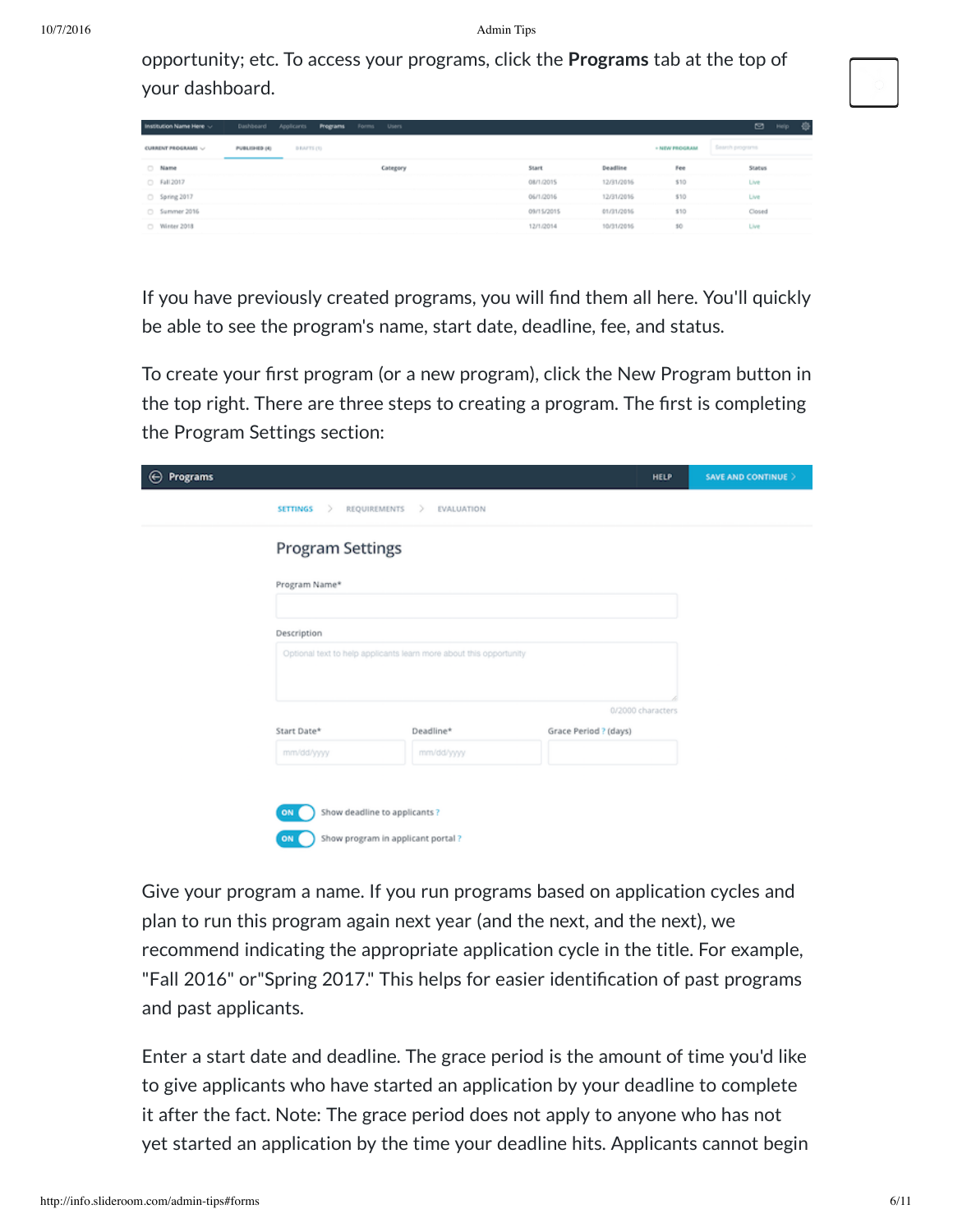10/7/2016 Admin Tips

an application after the deadline has passed. The deadline is always 11:59pm of the deadline date in your organization's time zone.



The next step is to set up your Program Requirements:

| $\bigoplus$ Programs                                                                                                               | <b>HELP</b> | SAVE | SAVE AND CONTINUE > |
|------------------------------------------------------------------------------------------------------------------------------------|-------------|------|---------------------|
| <b>REQUIREMENTS</b><br>$\rightarrow$<br>SETTINGS<br>EVALUATION<br>- >                                                              |             |      |                     |
| Forms<br>Questions can be organized into multiple forms. Forms are shown in the order you choose using drag &<br>drop.<br>add form |             |      |                     |
| References<br>Allow applicants to request letters of reference. Learn more<br>add references                                       |             |      |                     |
| Media<br>Indicate the types of media allowed and how each type should be captioned. Learn More<br>add media                        |             |      |                     |

The Requirements step is made up of five parts. You may or may not use all five:

Forms References Media Attachments Submission Info

If you're interested in how each section of the Requirements step works in detail, check out our Program Requirements support [documentation.](https://clientsupport.slideroom.com/customer/portal/articles/2092403)

The final step of creating a program is configuring your Evaluation Settings: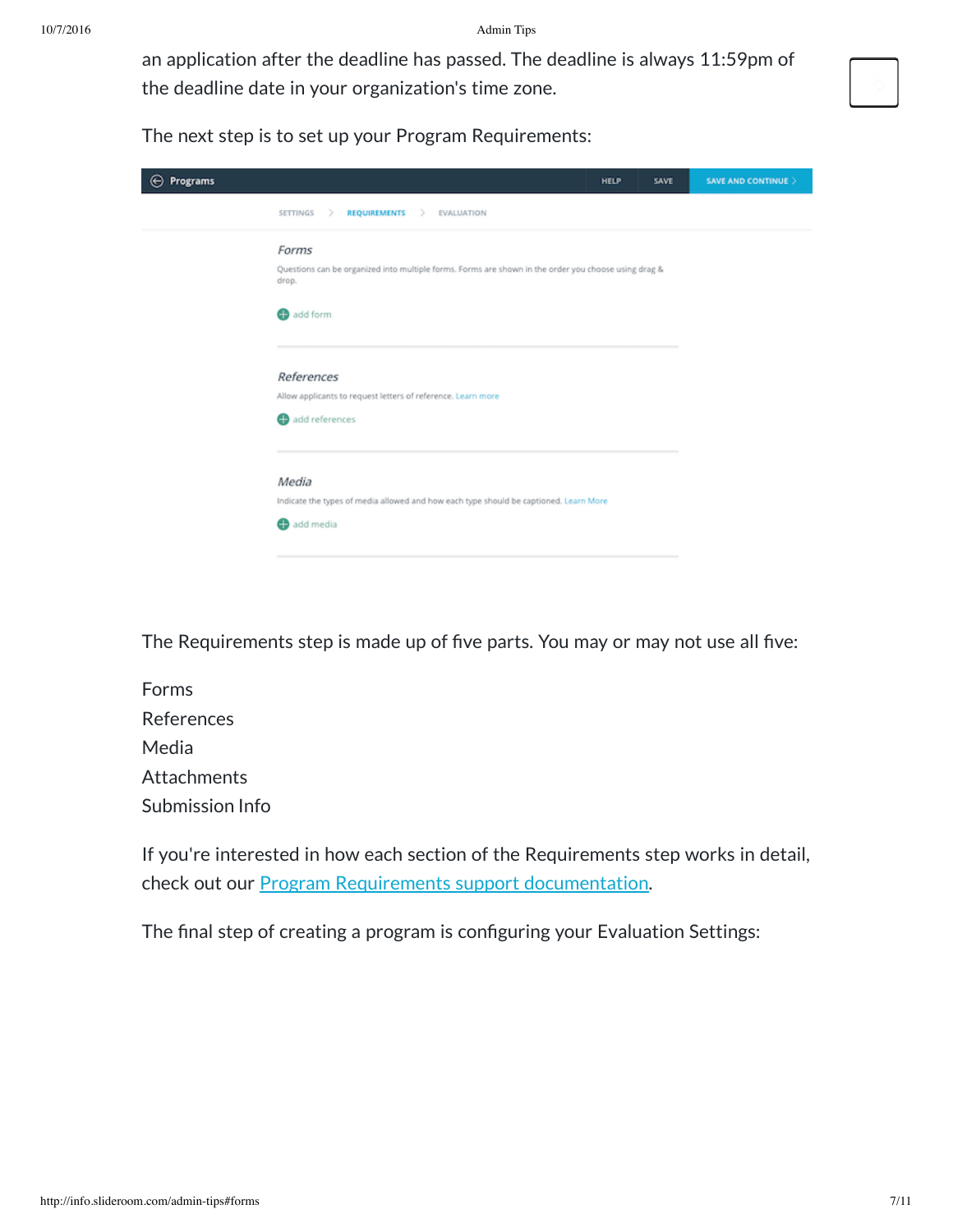10/7/2016 Admin Tips

|                                                                                                                                                                 | SAVE<br>CANCEL. | PUBLISH |
|-----------------------------------------------------------------------------------------------------------------------------------------------------------------|-----------------|---------|
| SETTINGS > REQUIREMENTS > EVALUATION                                                                                                                            |                 |         |
|                                                                                                                                                                 |                 |         |
| <b>Evaluation Settings</b>                                                                                                                                      |                 |         |
| Rating Set<br>Indicate a rating set and privacy settings for your reviewers. Learn more                                                                         |                 |         |
| Note: Reviewers cannot rate applications until you choose a Rating Set for the active evaluation round.                                                         |                 |         |
|                                                                                                                                                                 |                 |         |
| Rating Set?<br>Select a set                                                                                                                                     | w               |         |
| Allow reviewers to see applicant identities<br>ON I                                                                                                             |                 |         |
| Allow reviewers to see everyone's feedback within this pregram?<br>ON I                                                                                         |                 |         |
| B Enable Round-Based Evaluation                                                                                                                                 |                 |         |
|                                                                                                                                                                 |                 |         |
| Reviewers<br>Indicate which reviewers have full access to every applicant in this program. Reviewers can only see and rate applications in<br>the active round. |                 |         |
| add reviewer                                                                                                                                                    |                 |         |
|                                                                                                                                                                 |                 |         |
| Tage                                                                                                                                                            |                 |         |

If you know the rubric you'd like to use to evaluation submissions when they come in, you can include that here in the Rating Set section. If you don't yet know how you'll evaluate submissions, no problem. You can update this section any time.

We mentioned previously that your reviewers can be assigned to a program and receive access to all the submissions that come into that program. The Evaluation Settings step is one of the places where you can assign reviewers to a program. Click "add reviewer" and you'll be able to select whichever reviewers you'd like to assign.

When you click Publish, the program will become live if you set the start date as the current date or a date in the past. If you set your start date for some date in the future, the program will be scheduled to automatically go live on your website on its start date. There's nothing else you need to do to make sure it opens on that date.

In the event you know your evaluation rubric, let's create your first rating set so that you can apply it to your program.

#### **Create Your First Rating Set**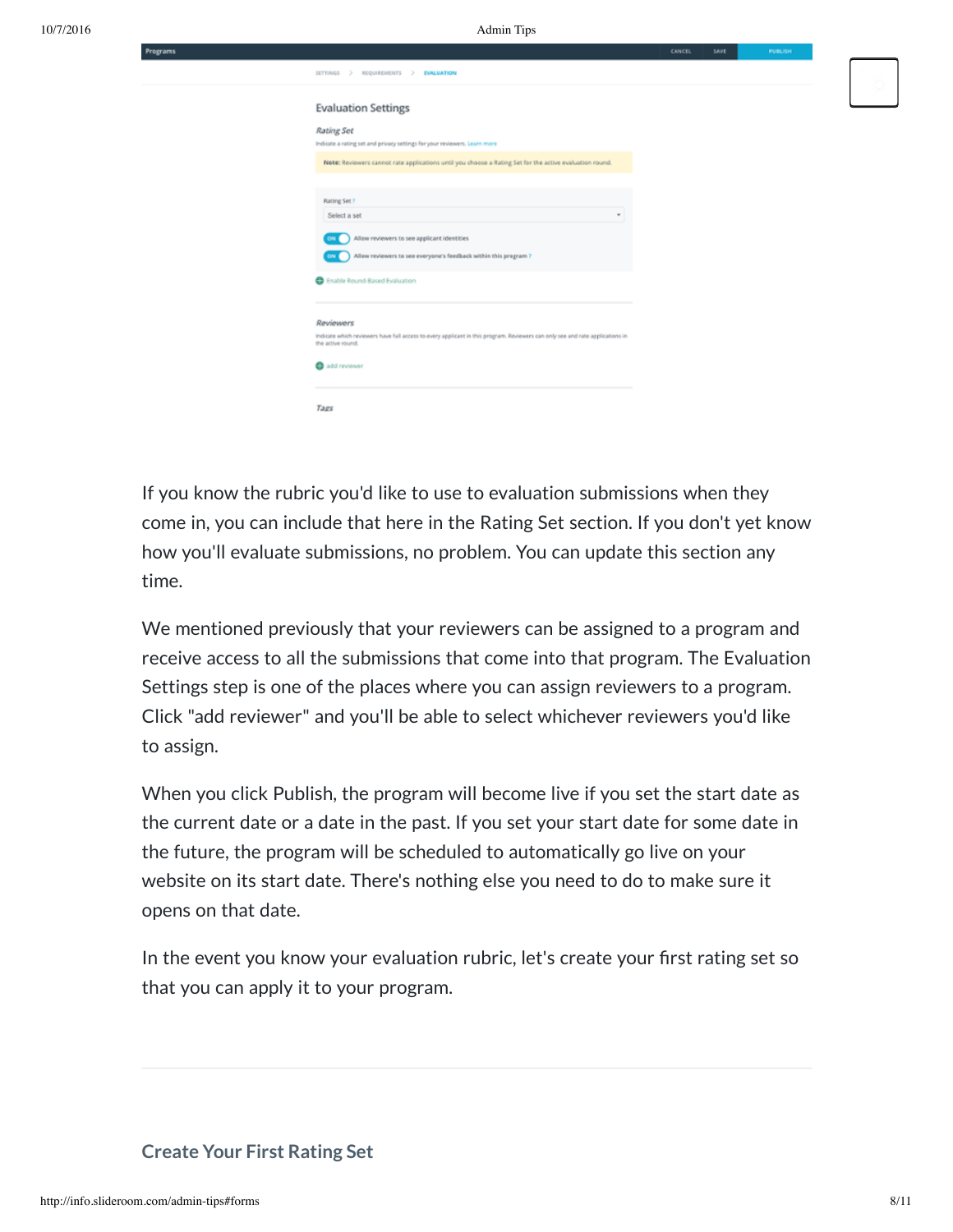#### 10/7/2016 Admin Tips

Rating sets are the criteria according to which you want your reviewers to evaluate submissions. The criteria can be measured against both a numerical scale or by simple voting (Yes/No). To set up a rating set, click the gear icon in the top-right corner of your dashboard, then click Account Settings. On the left, click Evaluation Settings.

| Institution Name Here ~<br>Dashboard<br>Applicants Programs                                                                                                                                                                                              | Forms<br><b>Users</b>                                                                                                                                                                                                                                                                                                                                                                                                     | ◙ | Help | 壺 |
|----------------------------------------------------------------------------------------------------------------------------------------------------------------------------------------------------------------------------------------------------------|---------------------------------------------------------------------------------------------------------------------------------------------------------------------------------------------------------------------------------------------------------------------------------------------------------------------------------------------------------------------------------------------------------------------------|---|------|---|
| <b>SETTINGS</b><br><b>Account</b><br>Applicant Portal<br>Reviewer Permissions<br><b>Evaluation Settings</b><br>Notifications.<br>Reports<br>Export Builder<br>1-5 scale<br>Export Scheduler<br>Developer API<br>Art<br>Integrations<br>Default<br>Viscal | <b>Evaluation Settings</b><br><b>Rating Sets</b><br>Rating Sets allow programs to use different criteria for evaluating applicants. When setting up a program, administrators may choose from the rating sets<br>defined here.<br>Used in Oprograms<br>Used in 2 pregrams<br>Used in 5 pregrams<br>Used in 1 program<br>Juried Show<br>Used in 2 pregrams<br><b>UCF's Criteria</b><br>Used in Opregrams<br>add rating set |   |      |   |

Click "add rating set" to get started. You'll need to give your rating set a name, set the evaluation scale if you're creating numerical criteria, and specify how you'd like SlideRoom to calculate the combined rating for a submission. You may choose between taking a simple average, a weighted average, or adding individual criteria scores for a cumulative score.

| Pristine University ~                              | 壺<br>◙<br>Dashboard<br>Applicants<br>Programs<br>Forms<br><b>Users</b><br>V4<br>Help                                                                                |  |
|----------------------------------------------------|---------------------------------------------------------------------------------------------------------------------------------------------------------------------|--|
| <b>SETTINGS</b><br>Account<br>Applicant Portal     | <b>Evaluation Settings</b>                                                                                                                                          |  |
| Reviewer Permissions<br><b>Evaluation Settings</b> | <b>Rating Sets</b><br>Rating Sets allow programs to use different criteria for evaluating applicants. When setting up a program, administrators may choose from the |  |
| ٠<br>Notifications<br><b>Export Builder</b>        | rating sets defined here.                                                                                                                                           |  |
| Developer API<br>Integrations                      | Used in 4 programs<br>Default                                                                                                                                       |  |
|                                                    | Used in 0 programs<br>Scorecard                                                                                                                                     |  |
|                                                    | add rating set                                                                                                                                                      |  |
|                                                    | <b>Application Status</b>                                                                                                                                           |  |
|                                                    | These labels help you track application status during the review process. An application may have one status at a time.                                             |  |
|                                                    | Accepted<br>Edit                                                                                                                                                    |  |
|                                                    | Pending<br>Edit                                                                                                                                                     |  |
|                                                    | Rejected<br>Edit                                                                                                                                                    |  |
|                                                    |                                                                                                                                                                     |  |

If you'd like to set up a simple Yes/No voting criterion, you can do so in conjunction with the numerical scale or as a stand alone criterion.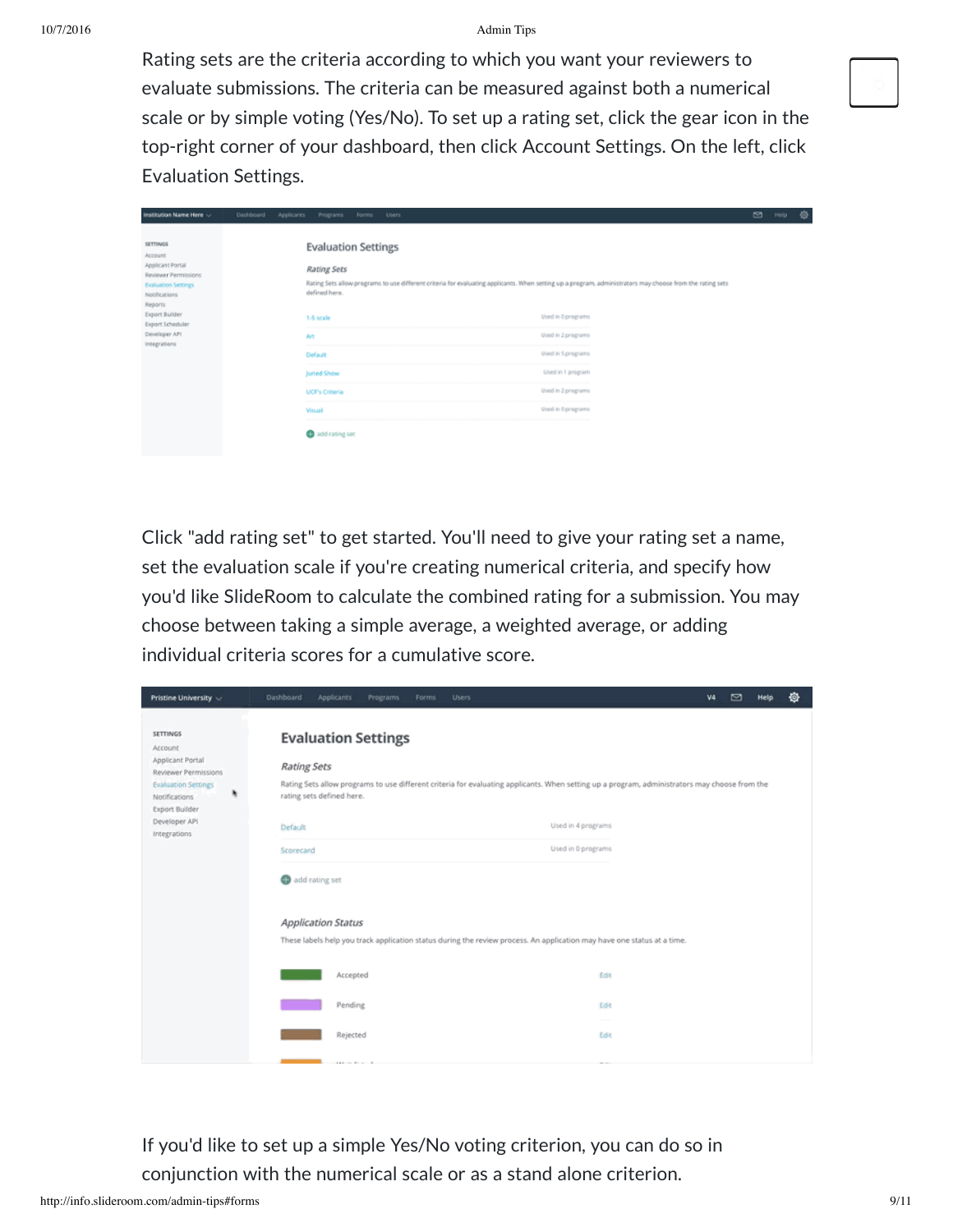| Eligible                    | ۰                                                                             |
|-----------------------------|-------------------------------------------------------------------------------|
|                             |                                                                               |
|                             |                                                                               |
|                             |                                                                               |
| example: 5 is good 1 is bad |                                                                               |
|                             | Voting Criteria (Simple Yes/No)<br>$\bigoplus$ add<br>Instructions (Optional) |

Once you've created your rating set, all you need to do is apply it to your program. To do so, click the Programs tab at the top of your dashboard, click the name of the program, click the Evaluation Settings Tab, then click Edit Evaluation Settings. Here you'll be able to associate the rating set you just created by clicking the dropdown below the words "Rating Set."

| <b>Evaluation Settings</b>                      |                                                                                                         |
|-------------------------------------------------|---------------------------------------------------------------------------------------------------------|
| <b>Rating Set</b>                               |                                                                                                         |
|                                                 | Indicate a rating set and privacy settings for your reviewers. Learn more                               |
|                                                 | Note: Reviewers cannot rate applications until you choose a Rating Set for the active evaluation round. |
|                                                 |                                                                                                         |
|                                                 |                                                                                                         |
| Rating Set?<br>$\vee$ Select a set<br>1-5 scale |                                                                                                         |
| Art                                             |                                                                                                         |
| Default                                         |                                                                                                         |
| Juried Show<br><b>UCF's Criteria</b>            |                                                                                                         |

When you save your rating set, you and your reviewers will be ready to start evaluating submissions when they come in.

# **Additional Resources**

We hope this helps get you started, but there are plenty of additional resources available for you. These include:

#### [SlideRoom](https://clientsupport.slideroom.com/) Help Center